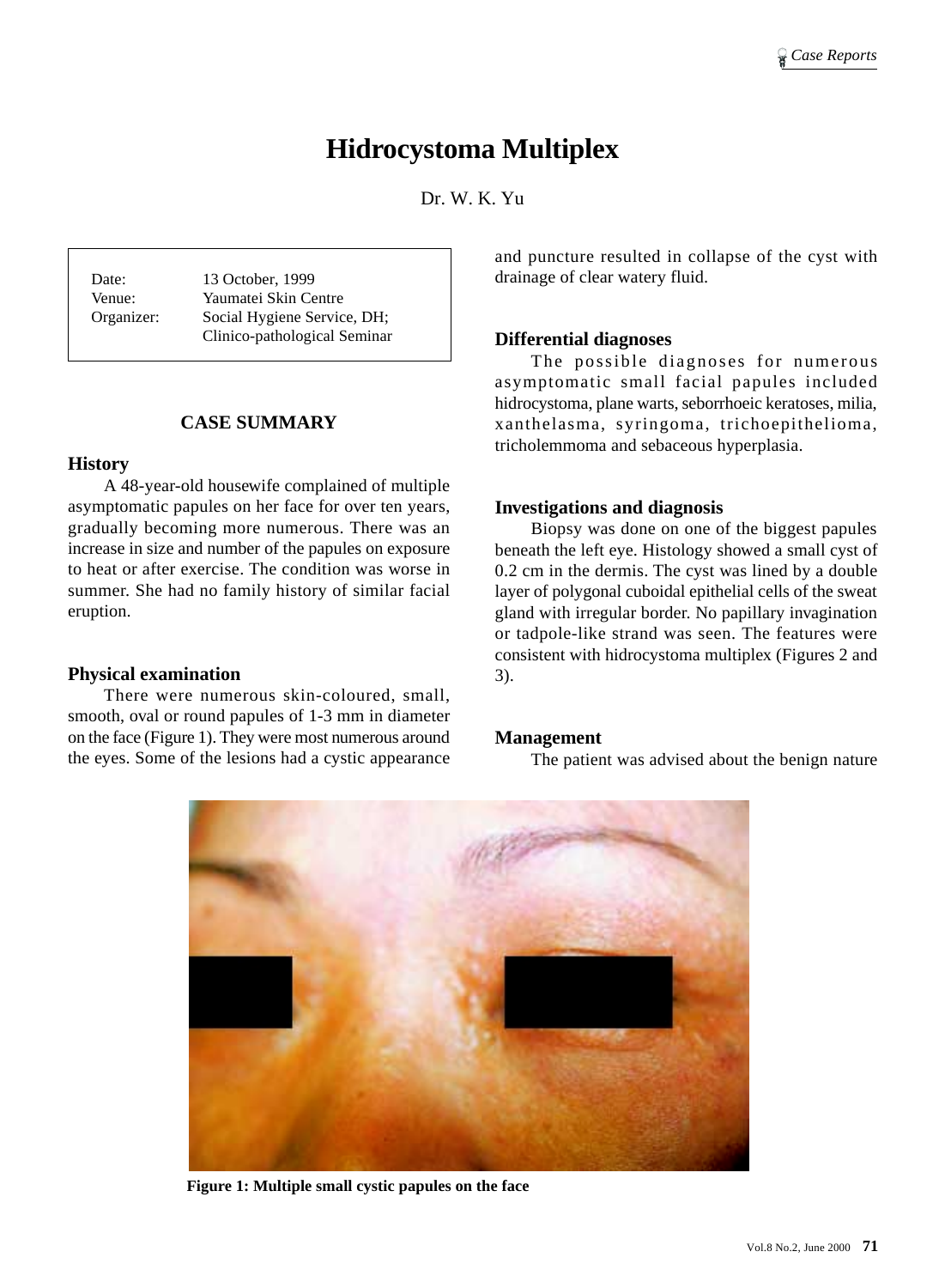

**Figure 2: Low power view showing a cystic tumour in the mid dermis. (By courtesy of Dr. K. C. Lee, Department of Pathology, QEH)**



**Figure 3: High power view showing polygonal lining cells with irregular border. (By courtesy of Dr. K. C. Lee, Department of Pathology, QEH)**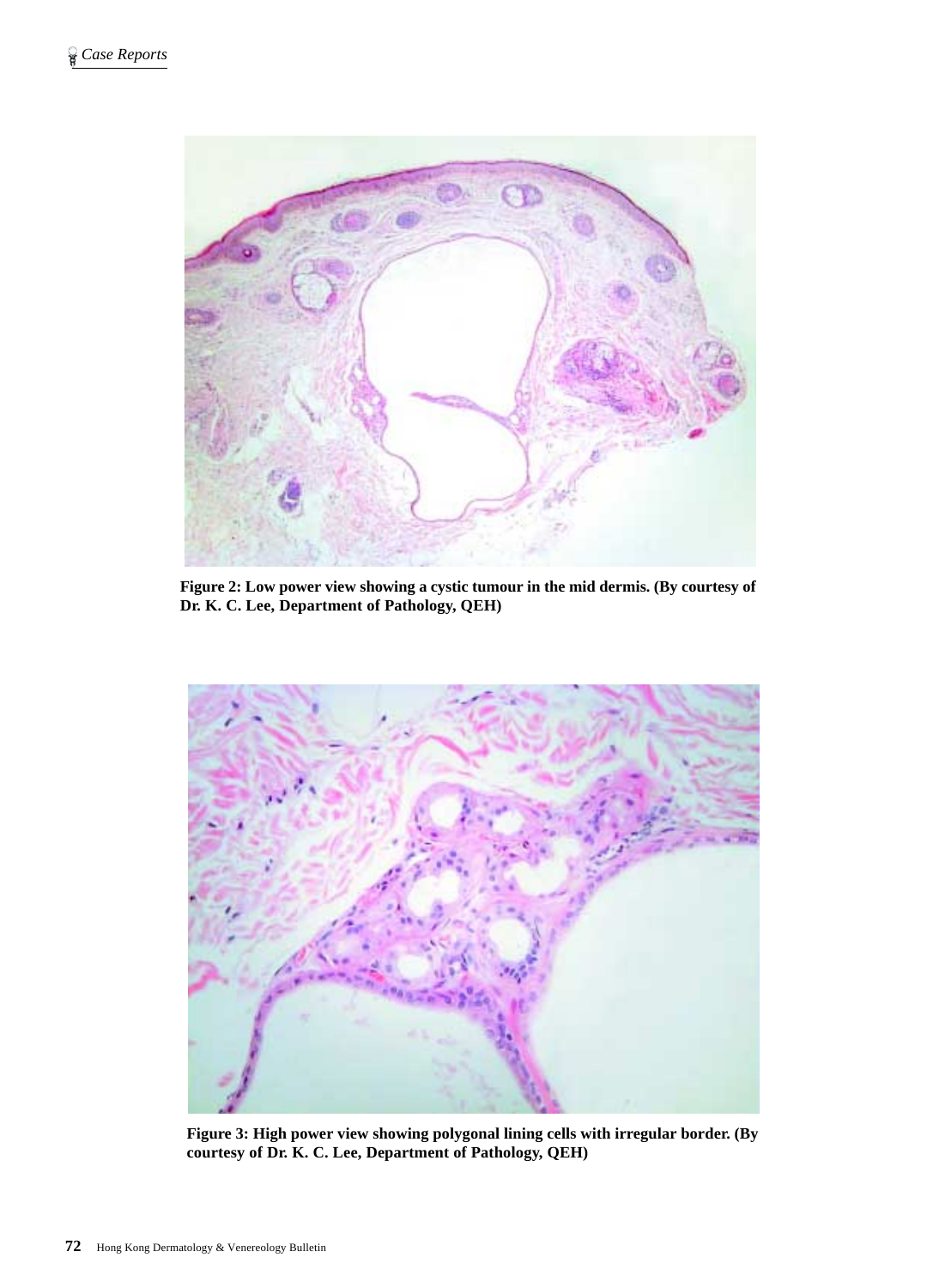of the illness. However, she requested to have treatment to improve the cosmetic appearance. Carbon dioxide laser under local anaesthesia with Eutectic Mixture of Local Anaesthetic (EMLA) cream occlusion for 1-2 hours was done.

#### **Progress**

Most of the lesions subsided when the patient returned for follow up assessment one month later. However, when exposed to heat, some of the lesions recurred.

# **REVIEW OF HIDROCYSTOMA**

## **Eccrine hidrocystoma**1,2

#### *Clinical features*

In the multiple type, there are numerous small cystic lesions on the face, mainly over the cheeks and eyelids. The lesions are sometimes pigmented.<sup>3</sup> They occurred almost exclusively in middle-age women, especially those who work in a hot and humid environment (for example, washer and cooks). The lesions become bigger and more numerous when the skin is exposed to heat or after exercise. The condition is more severe in the summer.

The solitary type<sup>4</sup> occurs mainly in middle age or elderly patients. Sixty percent are female. Most lesions occur in peri-orbital area. The lesions are asymptomatic, skin-colored to bluish, smooth and shiny, translucent papules. Compared with the multiple type, the lesions are larger with a mean diameter of 3mm. The edge of the lesion is usually not well delineated. Puncture of lesion results in collapse of cyst with drainage of a thin, clear, watery fluid. The patients' occupation are usually not heat-exposing and lesions do not change with temperature. Solitary eccrine hidrocystoma is more common in the Caucasians, while in Japan, the multiple type is more common.<sup>5</sup>

## *Histology*6,7

The epidermis is normal or thin. One or more cystic spaces are seen in the upper or middle dermis. They are usually unilocular with little or no papillary projection into the cavity. One or two dilated eccrine sweat ducts are usually found near the cyst, and on serial sections, one may find an eccrine duct leading into the cyst from

below.8 The cyst walls are two-layered: low cuboidal cells in luminal side and flat epithelial cells in the basal side. The cyst cavity is empty or contains a homogenous, lightly eosinophilic material. Connective tissue around the cyst is compressed to form a pseudocapsule.

#### *Histological differential diagnosis*

It was distinguished from apocrine hidrocystoma by the absence of decapitate secretion, PAS-positive, diastase resistant granules in the cytoplasm, myoepithelial cells and papillary projections into the cyst. However, a recent immunohistochemical study showed that many cases of histologically diagnosed eccrine hidrocystoma are actually apocrine hidrocystoma or apocrine cystadenoma.<sup>9</sup>

## *Histogenesis*

Histochemistry and electron microscopy shows that it represents an occlusion of the intradermal portion of the duct due to malformations of the eccrine ducts.

#### *Treatment*

Topical 1% atropine in 10% propylene glycol applied daily gives significant clearing of lesions in 2 days and complete resolution in one week. However, the lesions reappear after stopping for one week. Pupillary dilatation for up to 4 hours is a problem in some patients and wearing of sunglasses for several hours after applying atropine is required. The pupillary dilatation is due to systemic effect as it occurs bilaterally even when atropine is applied unilaterally. One percent scopolamine in hydrophilic petrolatum has been reported to be effective by some investigators but not others.10 Oral atropine sulfate 0.5 mg four to six times daily produces complete resolution but side effects of dry mouth and thirst hamper usage. Simple incision or unroofing is effective but recurrence occurs in 4 to 6 weeks. Surgical excision or electrocautery may be done for isolated lesions. Argon laser treatment for multiple lesions has been effective with no recurrence in any of the lesions at 6 months follow-up. $11$ 

## **Apocrine hidrocystoma**1,2

## *Clinical features*

Lesions are usually solitary, asymptomatic, welldefined, dome-shaped, smooth-surfaced, translucent nodules of a few mm to 1.5 cm, frequently with a bluish hue.